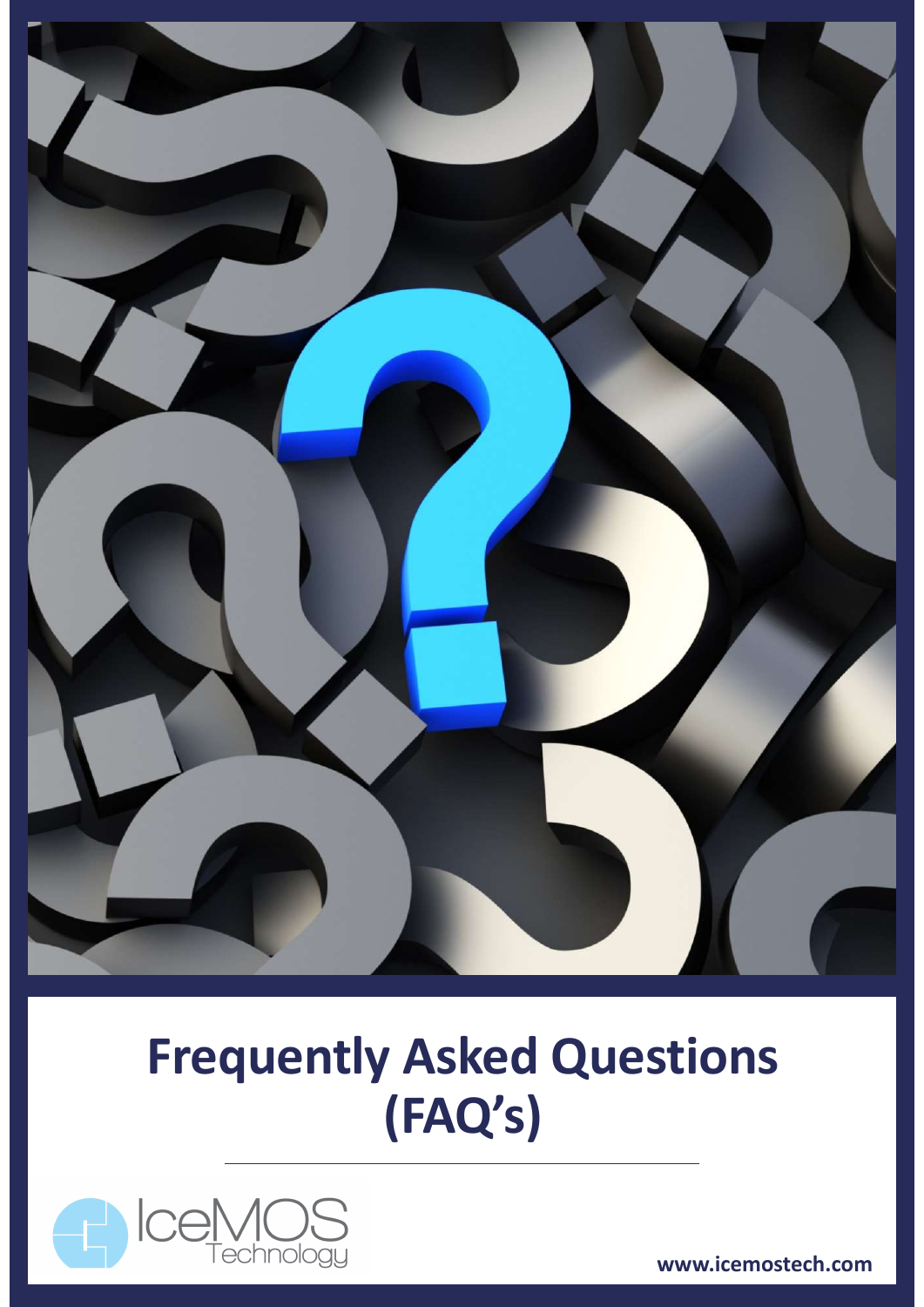## FAQ List

Q1: Where is the country of origin for these MOSFET devices?

A1: IceMOS is a "fabless company". We have manufacturing partners throughout Asia. Our wafer/die production is done in Japan, and our assembly and test partners are in other parts of Asia.

Q2: What Management System does IceMOS have in place?

A2: IceMOS is ISO9001, IATF16949 and ISO14001 certified and qualified. We follow the ISO Supply Chain Management guidelines and require that our manufacturing partner maintain the same quality certifications.

Q3: Does IceMOS offer environmentally friendly devices?

A3: Yes. Our MOSFETs meet RoHS product level compliance for the European Union's Directive RoHS2  $(2011/65/EU)$   $+$  (EU) 2015/863, that restricts the use of hazardous substances.

Q4: Does IceMOS offer custom devices?

A4: We can create a customer spec if the business case will support doing this. There may be some up front NRE cost required if a new mask set is needed. We welcome the opportunity to learn more about your request.

Q5: Are all of the data sheets available on the IceMOS web site? A5: Yes. This is the most current list of devices that are in production. We do have some "Preliminary" data sheet on our website for those devices that are not fully qualified or characterized yet. Contact your sales representative for the latest qualification status of that device. **43.** Does newto so the environmentary need ty ended the difference for the European Union's Directive RoHS2 (2011/65/EU) + (EU) 2015/863, that restricts the use of hazardous substances.<br> **44:** Does IceMOS offer custom dev **A3.** Fes. Out woost-Exis intert words protudit rever complantice to the culppear onto is brief answer in the short and the short and the short and the short and the short and the short and the short and the short and the

Q6: Can IceMOS ship directly to my factory from your assembly site? A6: All products are shipped from the IceMOS Distribution Center located in Hong Kong as part of the normal product flow. We can drop ship to anywhere in the world from that Distribution Center.

normal MOSFET for the same voltage spec.

**47.** Dues it even o oner custom are customer specifie business case will support doing this. There may be so<br>**44:** We can create a customer specifie business case will support doing this. There may be so<br>front NRE cost re A8: The term "Superjunction" means that the silicon has a fully depleted vertical structure that can sustain higher voltages with a high PN concentration. That gives it a lower Resistance when compared to a standard (planar) MOSFET. or a siet of noul website to the detection in the device was a matted to the device.<br>
Age: Can lceMOS ship directly to my factory from your assembly site?<br> **Q6**: Can lceMOS ship directly to my factory from your assembly si

Q9: What is the difference between Gen1 and Gen2 IceMOS product?

A9: The Gen2 design has a Shrink cell pitch in comparison to the Gen1 structure. Shrinking the cell feature of GEN2 comparing to GEN1.



www.icemostech.com